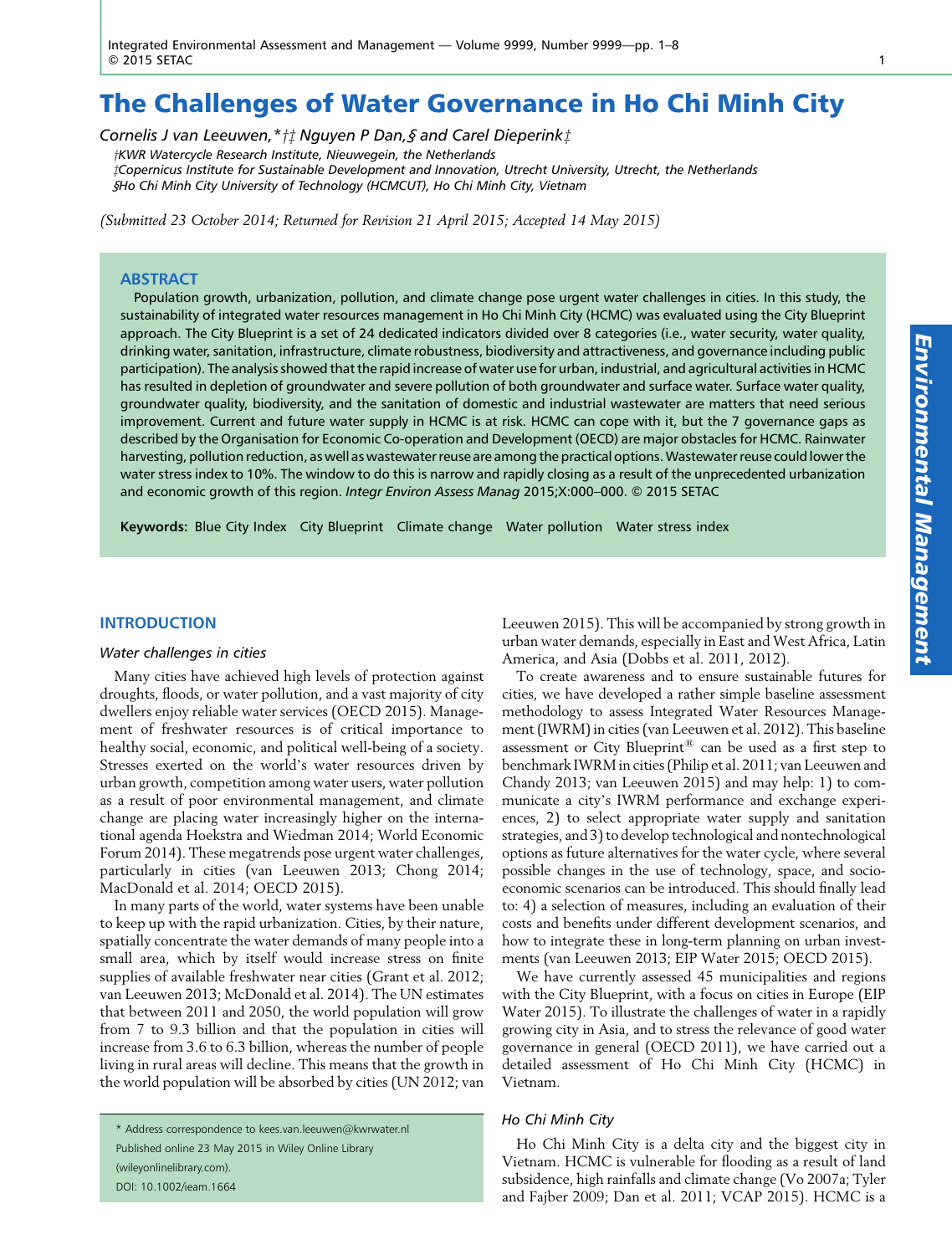transport hub of the southern region and has the largest port system and airport in Vietnam. The city center is 50 km from the East Sea. HCMC covers 0.6% of the total area of South Vietnam but has 8.3% of the total population (Dan et al. 2007). The land area of HCMC is 2095  $km^2$  and the average population density is  $3719$  persons per km<sup>2</sup> in 2012 (Statistical Office in HCMC 2013). The city's official population has increased from 3 million people in 1975 to 7.16 million in 2009 and 7.79 million people in 2012 (Statistical Office in HCMC 2013). The current city's population is expected to grow to 9.2 million in 2020 and 10 million in 2025 (Triet and Phu 2014).

By the year 2010, there were 15 industrial zones (IZs) with a total area of 3677 ha that included 3 export–import processing zones and 12 industrial estates (Phi 2011). Over 1200 industries were active in the IZs. Besides, there were about 1200 industries located in 52 industrial clusters (ICs) and 33 small-scale ones (SMIs) located in the residential areas. The area of ICs and SMIs will be 1140 ha in 2020 (HIDS 2010). There were approximately 190 000 trade units, 60 000 hotels, restaurants and over 400 medium and large scale markets, 81 supermarket chains, 18 luxury shopping malls, and many modern fashion or beauty centers in 2012 (Statistical Office in HCMC 2013). In 2007, the city's gross domestic product (GDP) was estimated at 14.2 billion US\$, or approximately 2112 US\$/capita, and accounting for 21.3% GDP of the country (JICA 2011). Export–import turnover through HCMC ports is 36 billion US\$, or 40% of the national total. Table 1 provides some basic data for the water service area of Ho Chi Minh City.

## Water resources of HCMC

The wet season in HCMC is from May to November and contributes to approximately 80% to 85% of the annual rainfall. Heavy rains occur in June and September (250– 330 mm/month) with maxima up to 683 mm (Dan et al. 2007). HCMC is an example of the paradox of water availability as it has too much water in the wet season but too little during the dry season and water scarcity increases even further with escalating demand and needs (Vo 2007a).

Table 1. Basic data for the water service area of Ho Chi Minh City

| Resident population ( $\times$ 1000) of HCMC <sup>a,b</sup>      | 7792  |
|------------------------------------------------------------------|-------|
| Household occupancy <sup>c</sup>                                 | 3.1   |
| Catchment area Dau Tieng reservoir (km <sup>2</sup> )            | 2700  |
| Catchment area Tri An lake (km <sup>2</sup> )                    | 15000 |
| Annual average rainfall (mm) <sup>d</sup>                        | 1821  |
| Daily average air temperature (°C)                               | 28    |
| Population density Vietnam (inhab/km <sup>2</sup> ) <sup>d</sup> | 271   |
| TRWR per capita $(m^3/y)^d$                                      | 9853  |
| Total freshwater withdrawal as % of TRWR <sup>d</sup>            | 9.259 |

<sup>a</sup>Statistical Office in HCMC (2013).

<sup>b</sup>The city's population is expected to grow to 22 million in 2025 (Dan et al. 2011).

<sup>c</sup>Data from UNDP (2010).

<sup>d</sup>Total renewable water resources. National data for Vietnam according to FAO (2014).

Water supply in HCM is provided by the Dong Nai River, the Saigon River, groundwater, and rain water (Dan et al. 2007). Water demand for domestic and industrial purposes in HCMC was  $2.5$  million  $m<sup>3</sup>$  in 2009 and is estimated at 4.75 million  $m^3$  in 2025 (Nga 2006; HIDS 2010). The main users in HCMC are residents, industries and services (Dan et al. 2007). For agricultural purposes water is used from the irrigation canals network of Saigon and Dong Nai Rivers and from storm water in the rainy season. Groundwater is not suitable for irrigation because of its high iron concentrations and low pH (Dan et al. 2007).

The Saigon Water Supply Company (SAWACO) is responsible for the exploitation, treatment, and distribution of water in HCMC. The volume of piped water in 2010 under SAWACO's management was  $1\overline{500000}$  m<sup>3</sup>/d, of which 1 300 000 m<sup>3</sup>/d was produced at 3 surface water treatment plants using raw water from the Saigon and Dong Nai Rivers and 200 000 m<sup>3</sup>/d was produced at groundwater treatment plants (Dan 2013a).

The aim of this article is to evaluate the sustainability of IWRM of HCMC using both a static assessment (City Blueprint), as well as a more dynamic assessment based on the Water Stress Index (WSI). Finally, options are discussed to improve water management of HCMC. The study is part of the City Blueprint Action of the European Innovation Partnership on Water of the European Commission (EIP Water 2015).

# **METHODS**

## City Blueprint

A set of indicators, that is, the City Blueprint, has been developed to assess the sustainability of IWRM (van Leeuwen et al. 2012; van Leeuwen 2013). The City Blueprint comprises a set of 24 dedicated indicators divided over 8 categories, that is, water security, water quality, drinking water, sanitation, infrastructure, climate robustness, biodiversity and attractiveness, and governance including public participation (EIP Water 2015). The indicators are scored on a scale between 0 (very poor performance) to 10 (excellent performance).

Data gathering was standardized by means of a questionnaire with 24 questions in 5 headings: 1) general information, 2) drinking water, 3) wastewater, 4) environmental quality, biodiversity, and attractiveness, and 5) governance (EIP Water 2015). A short summary of the methodology is provided in Table 2. A full description of the methodology, the indicators, the data sources, the scoring methodology, and sample calculations for each of the 24 indicators is provided in the City Blueprint Questionnaire that can be downloaded from the web site of the European Innovation Partnership on Water of the European Commission (EIP Water 2015).

A critical discussion about the strengths and limitations of the City Blueprint methodology is provided in van Leeuwen and Sjerps (2015). The baseline assessment is part of a strategic planning process and provides the framework that facilitates the shift to more integrated policies, governance structures, practices and choice of technology for more sustainable water management (Philip et al. 2011). IWRM is complex, has a wide scope, and many stakeholders are involved. Therefore, the scope of the City Blueprint needs to reflect this and must cover a broad range of aspects.

The collection of information for HCMC was carried out by the authors. Comments on the preliminary scoring were provided by 3 experts. The results were presented to several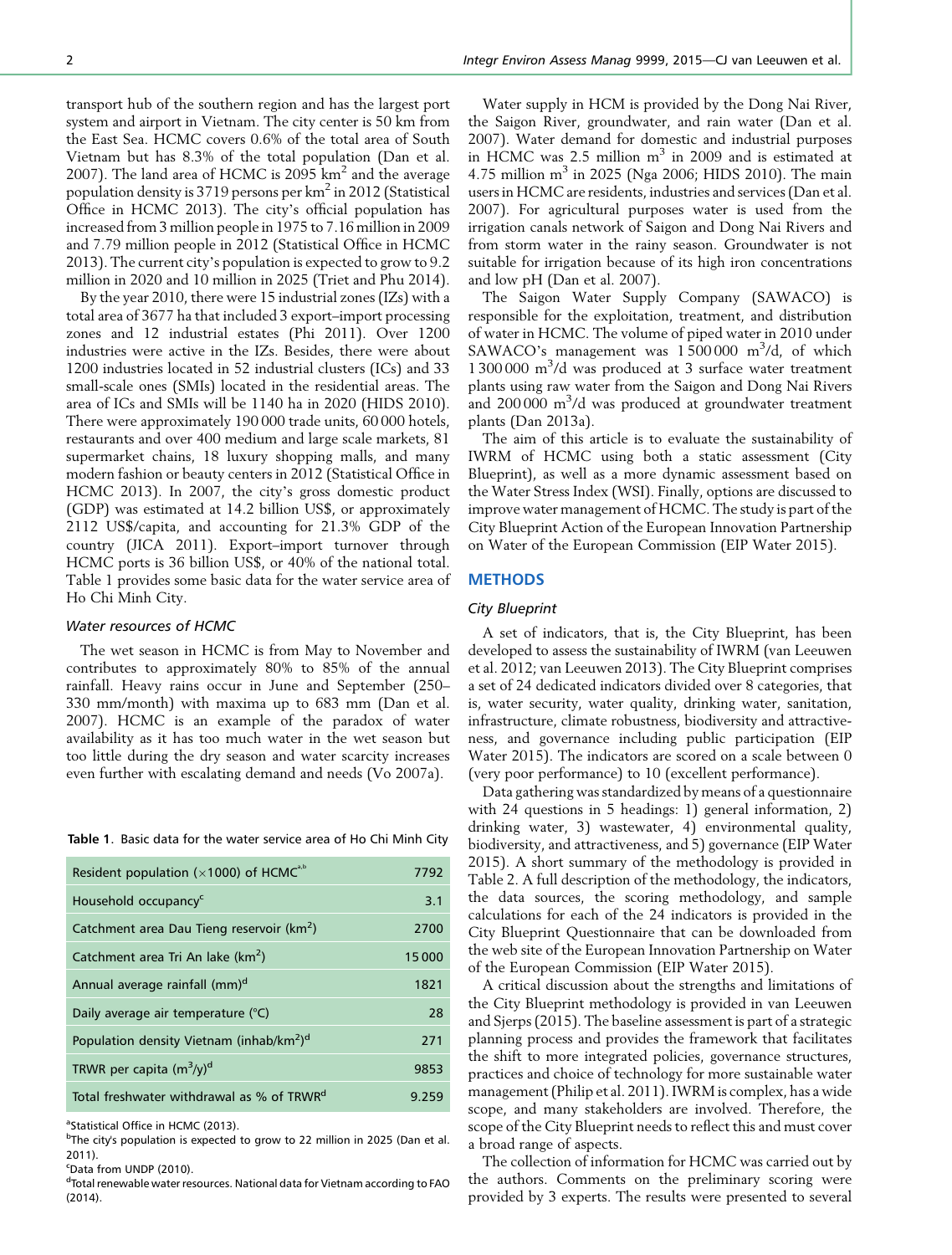#### Table 2. Summary of the City Blueprint methodology

| Goal           | Baseline assessment of the<br>sustainability of IWRM                                                                  |
|----------------|-----------------------------------------------------------------------------------------------------------------------|
| Indicators     | 24 indicators divided over 8 broad categories:                                                                        |
|                | 1. Water security                                                                                                     |
|                | 2. Water quality                                                                                                      |
|                | 3. Drinking water                                                                                                     |
|                | 4. Sanitation                                                                                                         |
|                | 5. Infrastructure                                                                                                     |
|                | 6. Climate robustness                                                                                                 |
|                | 7. Biodiversity and attractiveness                                                                                    |
|                | 8. Governance                                                                                                         |
| Data           | Public data or data provided by the (waste) water<br>utilities and cities based on a questionnaire for<br><b>IWRM</b> |
| Scores         | 0 (concern) to 10 (no concern)                                                                                        |
| <b>BCI</b>     | Arithmetic mean of 24 indicators which varies<br>from $0$ to $10$                                                     |
| Stakeholders   | Water utility, water board, city council,<br>companies, NGOs, etc.                                                    |
| <b>Process</b> | Interactive with all stakeholders involved early on<br>in the process                                                 |

stakeholders (representatives of municipalities, water utilities, wastewater utilities, and water boards) on the preliminary assessment and information during site visits of HCMC. The comments of the experts and stakeholders were included in the final reporting. The overall score of the sustainability of IWRM of the city is expressed as Blue City Index (BCI). The BCI is the arithmetic mean of the 24 indicators comprising the City Blueprint and has a theoretical minimum and maximum of 0 and 10, respectively.

#### Water stress index

The water stress index (WSI) defines water scarcity in terms of the total water resources that are available to a population. The WSI is the ratio (%) of total water demand and fresh water available (Angelakis et al. 2003). Water stress is considered low at values less than 10%. Freshwater availability becomes a constraint for sustainable development, and that huge investments are needed to supply sufficient freshwater at values in the 10% to 20% range. At WSI values above 20%, comprehensive IWRM efforts are needed to allocate water, to balance supply and demand, and to prevent conflicts between competitive uses and users (Angelakis et al. 2003). The WSI data for HCMC were taken from Dan et al. (2011).

# RESULTS

### Surface water quality

HCMC is home to many small and medium enterprises (SMEs). According to Vo (2007a), there are 30 000 SMEs and more than 800 large scale factories from export processing zones and industrial parks. Most enterprises are not equipped with wastewater treatment facilities, leading to a daily production of 260 tons of solid waste, including 25 tons of hazardous waste. Rivers are extremely polluted. It is estimated that industrial wastewater effluent in HCMC accounts for 20% to 30% of the total flows in Vietnam's river systems (Vo 2007a). Major industrial contributions to water pollution are chemical, oil refining, and food processing industries. The deterioration of water quality in the Saigon-Dong Nai river system is increasing at an alarming level as a result of daily discharges of  $200000 \text{ m}^3$  of industrial wastewater and 17000 m<sup>3</sup> of hospital effluent. It is estimated that only 40% of this wastewater is treated (Vo 2007a). Many urban canals and creeks are polluted and serve as sinks for untreated domestic sewage and industrial wastewater. During the rainy season, the situation of canal systems is increasingly aggravated as a result of storm water (i.e., additional pollution from urban and agricultural runoff). High concentrations of heavy metals and persistent organic pollutants (POPs) such as PCBs and DDT were detected in sediments in the canals of HCMC (Vo 2007a). This is in line with the information as reported by FAO (2014) for Vietnam: "Although data on water quality are poor, recorded evidence shows the pollution level is increasing for surface water, groundwater and coastal waters. Although the quality of the upstream river water is generally good, downstream sections of major rivers reveal low water quality. Most of the lakes and canals in urban areas are fast becoming sewage sinks." This is why the indicators for surface water quality and biodiversity have been scored with 3 and 1, respectively (Table 3).

Triet and Phu (2014) reported water quality upstream of Saigon river, which has been used as raw water for clean water supply systems for Binh Duong, Tay Ninh provinces, and HCMC. Water was polluted by high ammonia, COD, and Mn concentrations that exceeded surface water quality standards. To reduce these pollutants in the finished water and for disinfection, large volumes of Cl were used in surface water treatment plants, leading to the formation of disinfection byproducts (Trang et al. 2012). Their potentially carcinogenic properties are of great concern to human health. In addition, also endocrine disrupting compounds (EDCs) were detected in Saigon River and canals in HCMC that might pose significant risk to aquatic organisms (Hong et al. 2012; Dan 2013b).

## Groundwater quality and quantity

Population growth, urbanization, and high economic growth are the drivers of unsustainable abstraction of groundwater in HCMC. The current total abstraction volume for HCMC is 520000 m<sup>3</sup>/day. HCMC is facing the risk of groundwater depletion and its further environmental consequences such as salt water intrusion, aquifer pollution and land subsidence (Vo 2007a). Similar information has been provided by Pittock (2014). He reports that HCMC relies for approximately 35% on groundwater as percentage of the total water supply. Groundwater quality is not only being worsened by salt water intrusion but also from point and nonpoint source pollution (Vo 2007a). Thus, the management and protection of aquifers is a pressing task for HCMC. Water at the depth from  $-5$  to  $-10$  m is unusable for domestic purposes because of bad odor and high bacterial densities. Furthermore, nitrate, nitrite, and ammonia concentrations have exceeded Vietnamese standard levels. The presence of several organic and inorganic contaminants was identified at depths between  $-30$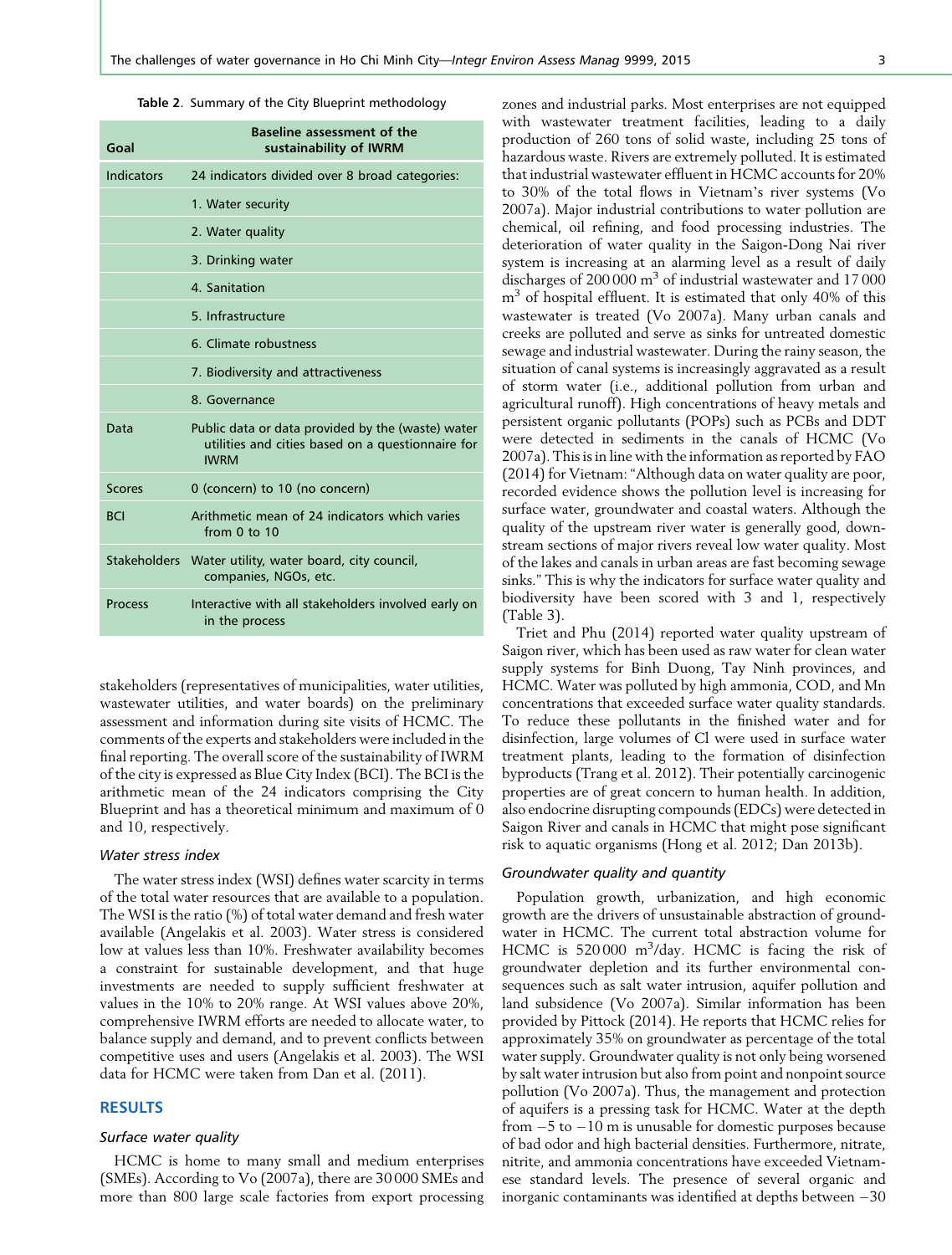| Nr             | <b>Indicator</b>             | <b>Score</b> |
|----------------|------------------------------|--------------|
| 1              | Water footprint              | 8.3          |
| $\overline{2}$ | Water scarcity               | 9.1          |
| 3              | Water self-sufficiency       | 9.4          |
| 4              | Surface water quality        | 3.0          |
| 5              | Groundwater quality          | 2.0          |
| 6              | Sufficient to drink          | 8.4          |
| 7              | Water system leakages        | 5.9          |
| 8              | Water efficiency             | 4.0          |
| 9              | Drinking water consumption   | 9.3          |
| 10             | Drinking water quality       | 8.0          |
| 11             | Safe sanitation              | 1.2          |
| 12             | Sewage sludge recycling      | 0.0          |
| 13             | Energy efficiency            | 5.0          |
| 14             | Energy recovery              | 0.0          |
| 15             | Nutrient recovery            | 0.0          |
| 16             | Average age sewer system     | 8.5          |
| 17             | Infrastructure separation    | 0.1          |
| 18             | Climate commitments          | 7.0          |
| 19             | <b>Adaptation strategies</b> | 7.0          |
| 20             | Climate-robust buildings     | 7.0          |
| 21             | <b>Biodiversity</b>          | 1.0          |
| 22             | <b>Attractiveness</b>        | 8.0          |
| 23             | Management and action plans  | 7.0          |
| 24             | Public participation         | 0.3          |

and  $-40$  m. HEPA (2011) showed that high total Fe concentrations, salinity (above 1000 mg/L as NaCl) and ammonia (above 5 mg/L as N) were found in suburban areas near intake points. Similar information on groundwater pollution has been provided Nga (2006), DWRPIS (2008), and Dan et al. (2011). This information on groundwater pollution in HCMC has resulted in a low score for the groundwater quality indicator (indicator 5; Table 3).

# Wastewater treatment

Wastewater treatment in most residential areas in HCMC, both new and old ones, is an exception. This increases both water pollution and the risk of water-borne diseases. Dan et al. (2007) have reported on the Saigon River. This river received 76.2% of the total volume of domestic wastewater and had a 5-d biochemical oxygen demand (BOD5) amount of 243 tons BOD/day, mainly caused by oil and grease. Downstream, the Dong Nai River received 15% of the total volume of domestic wastewater and approximately 18% of total pollutant loads. Most other effluents are not adequately treated either (see next section). Sludge from treated sewage is not allowed to be used for agriculture and this leads to a score of 0 for sewage sludge recycling. This is probably caused by high concentrations of POPs, heavy metals, and pathogens. According to Vo (2007a), there is a 12% sewage access for HCMC and therefore the score for indicator 11 is 1.2 (Table 3). These data are in line with the scarce information for Vietnam as provided by the FAO (2014). The FAO reports the total volume of collected and treated wastewater to be 10% of the total produced municipal wastewater. Parts of the sewage systems in HCMC are 50 years or older. However, over the last years, considerable investments have been made to renew the sewer systems (van Buren 2010). Therefore, the expert score for the average age has been set at 15 years leading to a score of 8.5 (Table 3). At present, all industrial zones in HCMC have central wastewater treatment plants, which daily generate approximately  $240000 \text{ m}^3$  of treated wastewater (Dan et al. 2013).

# Drinking water supply

Information on drinking water in HCMC is provided by Vo (2007a). Water supply coverage in HCMC increased from 52% in 1997 to 84% in 2004, but the proportion of households in HCMC connected to the main water supply system is still low as a considerable number of households still obtains water from wells (34%) or small private water providers (19%). We have used the figure of 84% to calculate the score for indicator 6 of the City Blueprint (Table 3). The water distribution network of HCMC has a total length of 32.811 km (Dan et al. 2007).

Information on water system leakages is not clearly reported for HCMC, but the World Bank IBNET database (IBNET 2014) provides a nonrevenue water estimate of 41%, leading to a provisional score of 5.9 as all other water is billed (100%). Dan et al. (2007) estimated the water loss at 35% to 37%. For the calculation, we used the information from IBNET (2014). Drinking water consumption in HCMC is  $167$  L cap  $d^{-1}$ . This leads to a score of 9.3 for indicator 9 (Table 3).

Drinking water quality is generally good, when prepared from surface water (Dan et al. 2007), but drinking water prepared from groundwater may have a questionable quality (see section on groundwater quantity and quality). Trang et al. (2012) have shown that the use of high Cl doses at the Saigon water treatment plant together with high organic contaminants of the raw water (2.9–4.1 mg/L TOC) resulted in high risk of trihalomethanes formation (THM). The average total THM concentration of treated water at the Saigon water treatment plant was 156  $\pm$ 58 µg/L. Even though total THMs of the whole treatment process did not exceed the Vietnamese drinking water quality standards, these values were higher than the allowable values of European Union drinking water quality standards. Therefore, the score for drinking water quality for HCMC was set at 8 (Table 3).

## City Blueprint of HCMC

In the City Blueprint assessment, national data are used for surface water quality, groundwater quality, and biodiversity (van Leeuwen 2013; EIP Water 2015). This leads to a BCI of 5.4 for HCMC. When local data are used for environmental quality a more accurate but also lower score for the BCI of HCMC would be obtained (5.0). The overall results of the baseline assessment of HCMC are shown in Figure 1 and Table 3. The analysis shows that the rapid increase in the use of water for urban, industrial, and agricultural activities in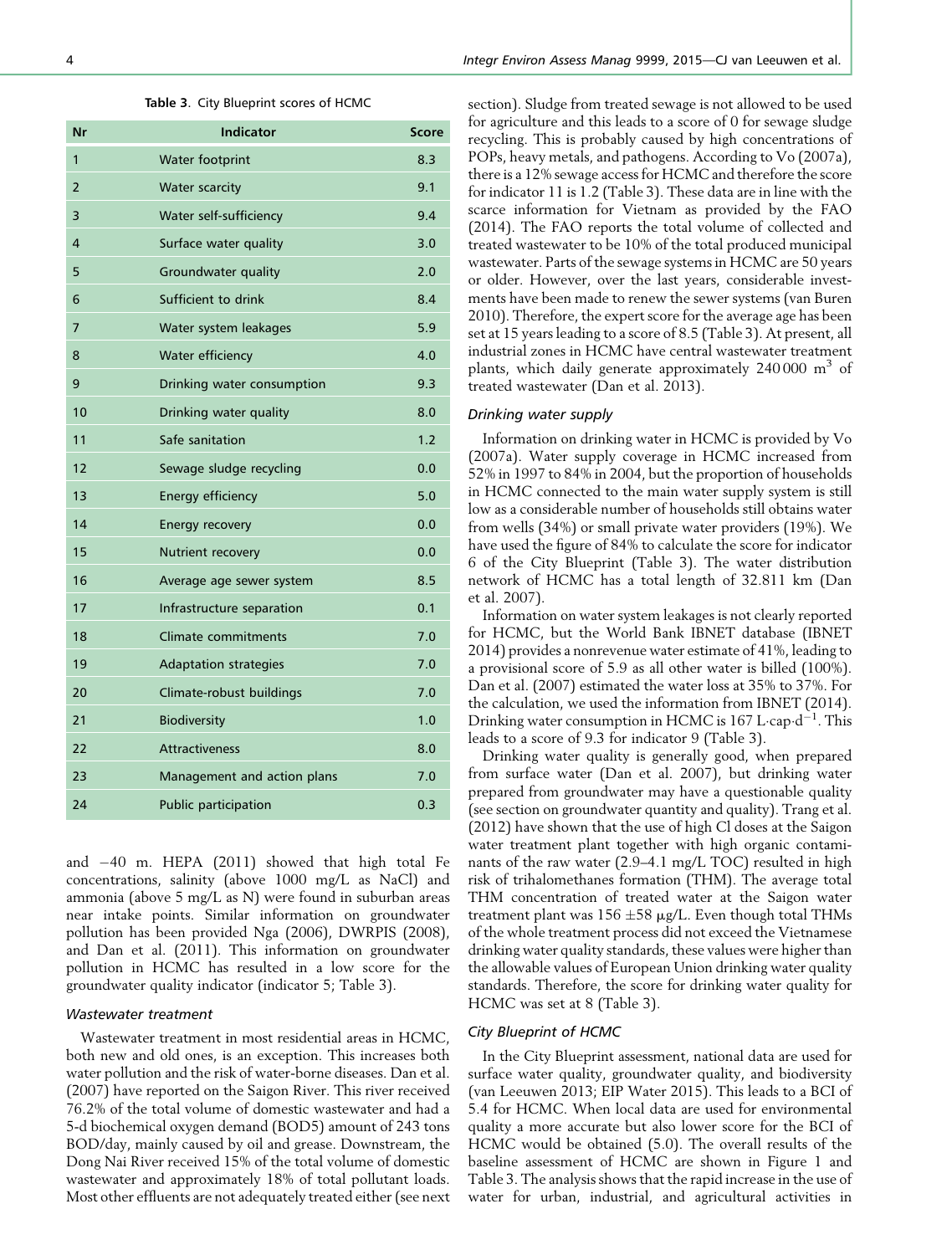

Figure 1. The City Blueprint of HCMC based on 24 indicator scores. The range of the scores varies from 0 (center of the circle) to 10 (periphery of the circle). Further details are provided in the text. The BCI of HCMC based on local information for surface water quality, groundwater quality, and biodiversity is 4.98.

HCMC leads to the depletion of groundwater and pollution of groundwater and surface water. Surface water quality, groundwater quality, biodiversity, as well as the sanitation of domestic and industrial wastewater are priority topics that need serious improvement. Pollution on its own reduces the number of options for water use. It seriously hampers the ecological quality of the water systems of HCMC and many crucial ecosystem services, one of which is the provision of drinking water. The pollution of surface and groundwater also seriously affects drinking water quality and supply and presents a risk to human health.

In 45 municipalities and regions assessed so far (EIP Water 2015), the BCI varied from 3.5 to 8.5. Cities with BCIs greater than 7.5 are: Amsterdam (8.0), Berlin (7.8), Hamburg (7.6), Helsinki (7.9), Helsingborg (8.5), Jerusalem (7.6), Kristianstad  $(8.0)$ , Malmö  $(7.6)$ , and Stockholm  $(7.7)$ . Cities with BCI values lower than 5 are: Belém (Brazil; 3.6), Dar es Salaam (Tanzania; 4.1), and Kilamba Kiaxi (Angola; 3.5). Malta had a low BCI score (4.9). A plot of the BCI of all municipalities and regions assessed so far versus government effectiveness, one of the governance indicators of the World Bank confirms the challenges of HCMC (Figure 2) (World Bank 2013a).

#### Water stress index

In a recent study by Dan et al. (2011), they assessed the development of the WSI of HCMC and neighboring provinces



Figure 2. The relation between the BCI and government effectiveness for 45 municipalities and regions (World Bank 2013a; EIP Water 2015).

in the Dong Nai river basin in the period 1995 to 2025. The results are provided in Table 4. They demonstrated that overexploitation of groundwater in HCMC for domestic and industrial lowers the groundwater table and has major implications for the quality of groundwater as a result of salt intrusion. It also leads to water shortage during the dry season in HCMC. Surface water quality is seriously affected by untreated wastewater discharge and huge freshwater exploitation from industrial, residential, and agricultural activities of provinces in the upstream of Saigon and Dong Nai rivers. Dan et al. (2011) have convincingly demonstrated that HCMC is under water stress as the WSI of Dong Nai River basin gradually increased from 7% (1995) to 13% (2010). The WSI is predicted to increase even further to 23% in 2025. This shows that

- Cities in the river basin are currently under water stress and water stress will soon become critical; this will also affect the hydro power supply of these cities.
- Environmental quality will further decrease accompanied by increasing health risks.
- Water stress will negatively impact local economic development and human well-being in general.

Table 4. WSI of HCMC and neighboring provinces in Dong Nai river basin<sup>a</sup>

| <b>Items</b>                                    | Unit               | 1995 | 2000 2010 |      | 2025 |
|-------------------------------------------------|--------------------|------|-----------|------|------|
| Population                                      | Million            | 7.8  | 8.8       | 13.4 | 22   |
| Renewable freshwater<br>availability per capita | $L/c$ apita/d 5058 |      | 4483      | 2944 | 1715 |
| Total water demand                              | Million<br>$m^3/y$ | 0.99 | 1.80      | 1.88 | 3.31 |
| Total water demand per L/capita/d<br>capita     |                    | 347  | 360       | 384  | 394  |
| <b>WSI</b>                                      | $\%$               | 6.9  | 8.0       | 13.0 | 23.0 |

WSI, Water Stress Index. <sup>a</sup>Dan et al. (2011).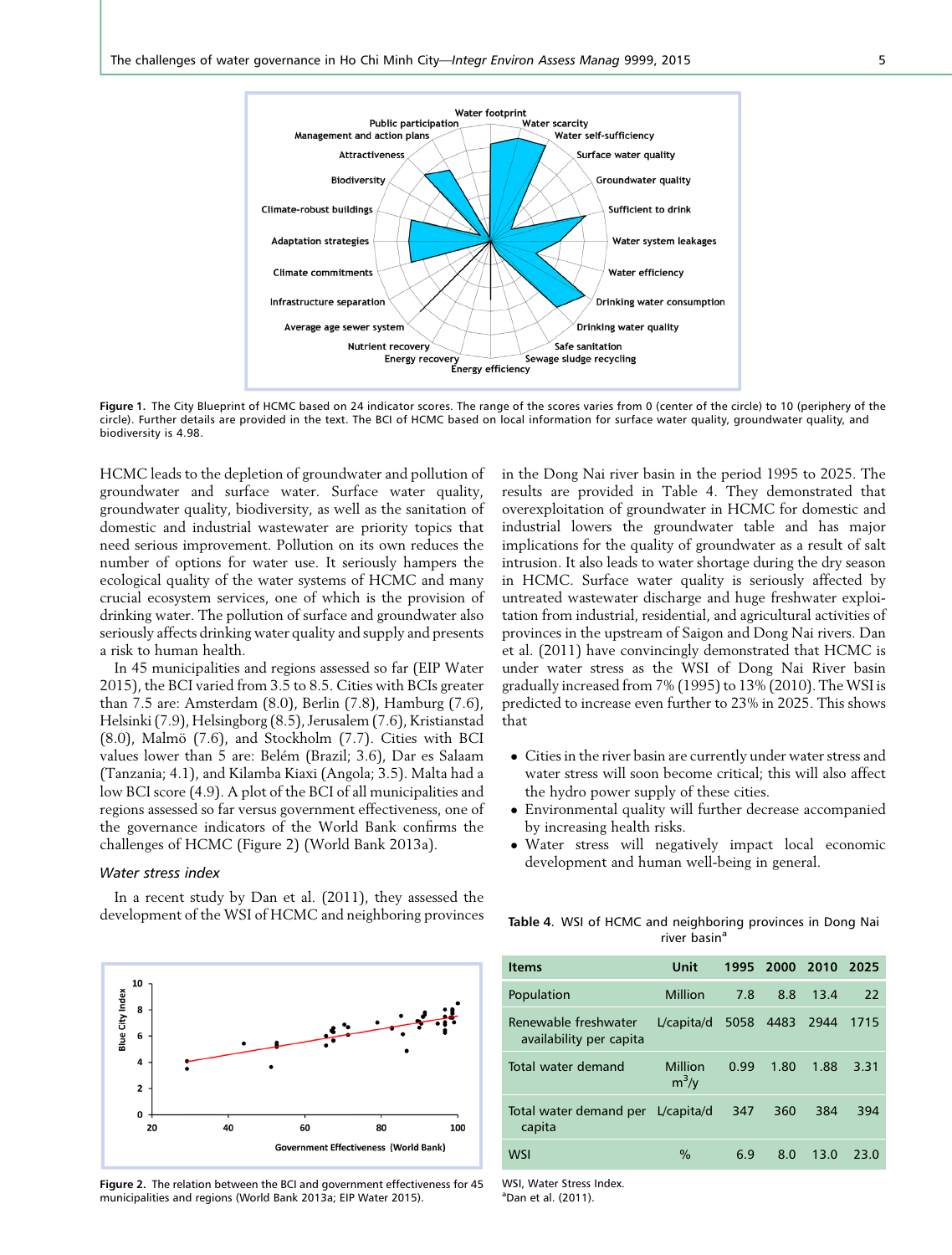## **DISCUSSION**

#### The City Blueprint and WSI analysis

The City Blueprint analysis provides a static picture of the sustainability of IWRM for HCMC. The WSI analysis for HCM puts this "snapshot" in much more perspective, as it provides a prediction of the future developments of HCMC and the neighboring provinces in the Dong Nai river basin. These results are in line with observations of the World Bank for Vietnam, and more specifically, for HCMC. According to the World Bank (2013a), rapid economic growth in Vietnam over the last 10 years, and its associated industrialization, urbanization, as well as increased exploitation of natural resources, has created significant pressures for the environment. Environmental degradation and habitat destruction is emerging as a barrier to growth, development, and human health and wellbeing. The most visible water problems occur in and around cities where environmental pollution is high and competition for surface water and overexploitation of groundwater reserves are common. The case study of Ho Chi Minh City as presented in this article is an example, but similar developments are taking place in Beijing and Tianjin, Shanghai, Manila, Jakarta, and Bangkok. These megacities are examples of the challenges in Asia, in particular with regards to IWRM (World Bank 2013b).

## Water governance in HCMC

To tackle the challenges of IWRM in HCMC, the focus needs to be on water governance. Water governance takes numerous aspects, interests, and actors into account (Philip et al. 2011). The following definition for water governance was adopted (UNDP 2013) "the range of political, social, economic and administrative systems that are in place to develop and manage water resources, and the delivery of water services, at different levels of society and for different purposes." Water governance covers the mechanisms, processes, and institutions by which all stakeholders—government, the private sector, civil society, pressure groups—on the basis of their own competences, can contribute their ideals, express their priorities, exercise their rights, meet their obligations, and negotiate their differences.

To assess current water governance aspects in HCMC, use can be made of a reference framework of the Organization of Economic Co-operation and Development (OECD) as presented in Table 5.

Gaps in water management in Vietnam are observed in many reports. FAO (2014) concludes that the water sector in Vietnam lacks IWRM. It shows no overall integrated strategy and action plan both at the national and regional basin level. Similar conclusions have been drawn by Perrett (2008) in a study on water governance and pollution around HCMC. Perrett (2008) concluded that there are systemic water governance issues in HCMC and Vietnam. These issues include poor communication between farmers and government officials, limited farmer participation in water management, a lack of integration between government agencies, little government accountability and transparency, and water management priorities that favor economic growth over environmental health. Recently, there were at least 10 ministries, 15 central committees and general departments, and many scientific institutes and organizations all dealing with the water sector (Hansen and Phan 2005; Tyler and Fajber 2009). The structure of decision-making in these institutions lacks horizontal integration. In Vietnam, steps have been taken to build shared knowledge and strengthen horizontal planning linkages between the water management institutions (Hansen and Phan 2005).

Similar conclusions were drawn by Vo (2007a, 2007b). He concluded that ineffective management is anchored in fragmented management practices that result from inadequate institutional frameworks and arrangements and inadequate regulations. Weak enforcement of law and inadequate cooperation between local authorities in HCMC and their counterparts in neighboring provinces, as well as different perceptions of the stakeholders, limited public involvement and financial constraints are other governance gaps. Citizens have little knowledge about water issues in their city and their accessibility to information on water resources is limited. Vo (2007a, 2007b) also expressed serious concerns about the training, experience, and expertise of many government officials and noted a lack of consistent data and information on water. This lack of adequate water governance is also

| 1. Administrative gap | Geographical "mismatch" between hydrological and administrative boundaries; this can be at the<br>origin of resource and supply gaps                                                                                                 |
|-----------------------|--------------------------------------------------------------------------------------------------------------------------------------------------------------------------------------------------------------------------------------|
| 2. Information gap    | Asymmetries of information (quantity, quality, type) between different stakeholders involved in water policy,<br>either voluntary or not                                                                                             |
| 3. Policy gap         | Sectoral fragmentation of water-related tasks across ministries and agencies                                                                                                                                                         |
| 4. Capacity gap       | Insufficient scientific, technical, infrastructural capacity of local actors to design and implement water<br>policies (size and quality of infrastructure, etc.) as well as relevant strategies                                     |
| 5. Funding gap        | Unstable or insufficient revenues undermining effective implementation of water responsibilities at<br>subnational level, cross-sectoral policies, and investments requested                                                         |
| 6. Objective gap      | Different rationales creating obstacles for adopting convergent targets, especially in case of motivational<br>gap (referring to the problems reducing the political will to engage substantially in organizing the<br>water sector) |
| 7. Accountability gap | Difficulty in ensuring the transparency of practices across the different constituencies, mainly due to<br>insufficient users' commitment, lack of concern, awareness, and participation                                             |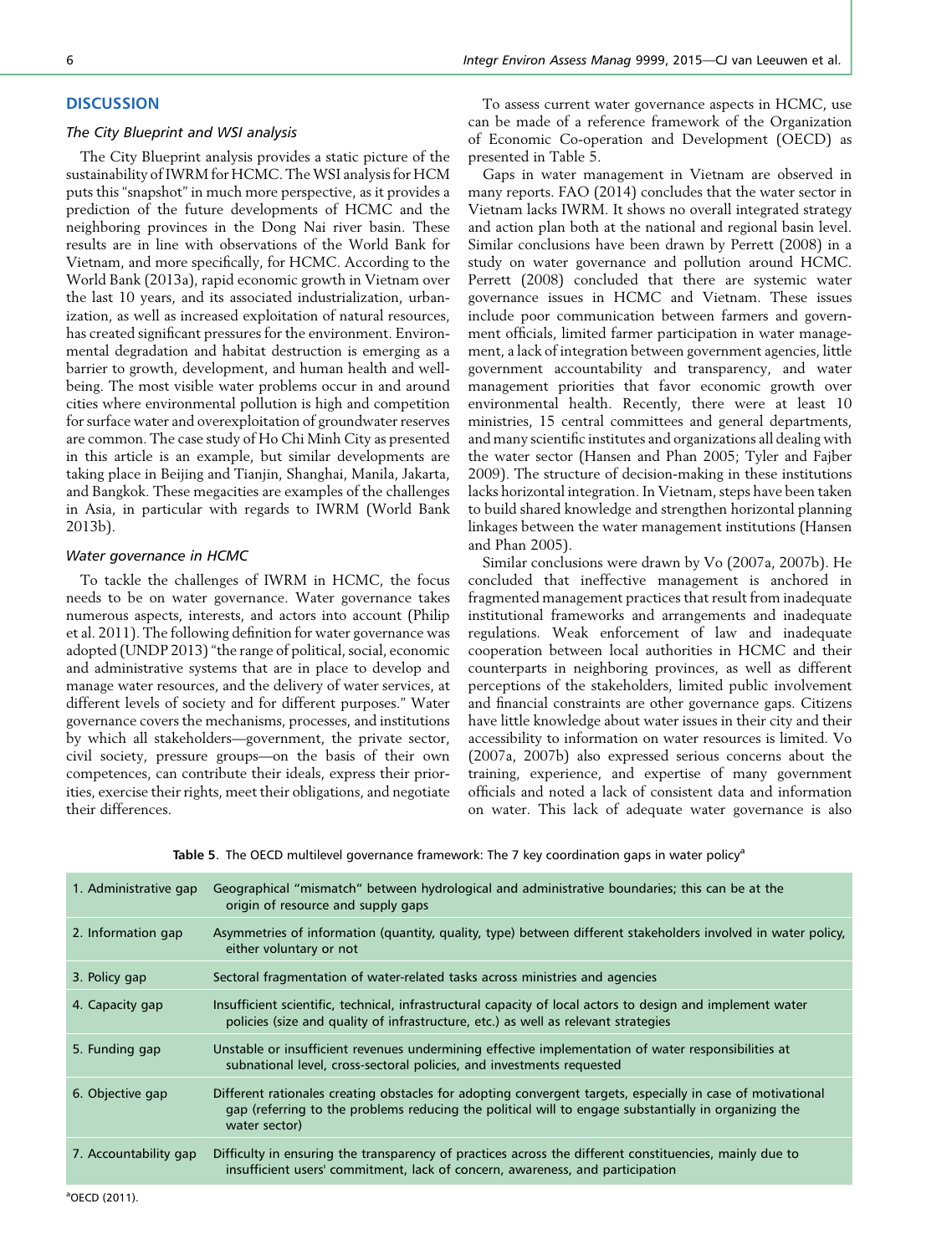demonstrated in Figure 2. It shows that HCMC still has a long way to go on the transition toward a water-wise or watersensitive city (Brown et al. 2009).

# **CONCLUSIONS**

The world's environmental challenges have intensified. There has been a rapid deterioration across many environmental domains, and in some cases, breaching of safe planetary boundaries with respect to environmental issues (Hoeksta and Wiedman 2014). HCMC is such an example of a city in the fastest growing region in the world (Dobbs et al. 2012). The current and future water crisis in HCMC is mainly a water governance crisis (OECD 2011) (Table 5).

Many political, policy, and practical suggestions to improve the sustainability of IWRM of HCMC have already been provided by a variety of international organizations (World Bank 2013b, 2013c) and the scientific community (Dan et al. 2007, 2011; Vo 2007a, 2007b). Wastewater reuse could lower the WSI to 10% (Dan et al. 2011). Wastewater reuse, rainwater harvesting, as well as pollution reduction are among the practical options, which have to be embedded in an overarching integrated mid-term, city-level strategy.

A long-term, city-level strategy is also needed to make HCMC more robust to climate change and to increase the resilience of its natural, social, and economic systems (ICEM 2009; OECD 2015). However, the window to develop and implement a promising city-level strategy is narrow and rapidly closing. HCMC, as well as Beijing and Tianjin, Shanghai, Manila, Jakarta, and Bangkok are prime examples of the region's megacities with major IWRM-related problems (World Bank 2013b). These cities are all examples of the unprecedented urbanization and economic growth in this continent of the world (Dobbs et al. 2012; van Leeuwen 2014) and an illustration why the water crisis now ranks number 1 in the top 10 risks in terms of impact, as reported by the World Economic Forum (2015).

Acknowledgment-The authors would like to thank the following experts who were involved in the assessment of the sustainability of HCMC that took place in April 2013: Dr. Do Du Dung (vice director of the Southern Institute for Water Resources Planning; SIWRP at HCMC), Mr. Tran Huu Huy (scientist at SIWRP) and Dr. Joost van Buuren (Wageningen University, the Netherlands).

#### REFERENCES

- Angelakis AN, Bontoux L, Lazarova V. 2003. Challenges and prospective for water recycling and reuse in EU countries. Water Sci Technol Water Supply 34:59–68.
- Brown RR, Keath N, Wong THF. 2009. Urban water management in cities: Historical, current and future regimes. Water Sci Technol 59:847–855.
- Chong J. 2014. Climate-readiness, competition and sustainability: An analysis of the legal and regulatory frameworks for providing water services in Sydney. Water Policy 16:1–18.
- Dan NP. 2013a. Project report on wastewater reuse in industrial and service sectors in Ho Chi Minh City. Ho Chi Minh City, Vietnam: Department of Science and Technology.
- Dan NP. 2013b. Project report on survey of pollution of endocrine disruption compounds in water and wastewater in Saigon-Dong Nai river basin [in Vietnamese]. Ho Chi Minh City, Vietnam: Vietnam National University.
- Dan NP, Ha NTV, Thanh BX, Khoa HL. 2007. Water resources management in Ho Chi Minh City. Institute for Global Environmental Strategies IGES report, Kanagawa, Japan. [cited 2015 June 15]. Available from: [http://pub.iges.or.jp/](http://pub.iges.or.jp/modules/envirolib/upload/981/attach/00_complete_report.pdf) [modules/envirolib/upload/981/attach/00\\_complete\\_report.pdf](http://pub.iges.or.jp/modules/envirolib/upload/981/attach/00_complete_report.pdf)
- Dan NP, Khoa LV, Thanh BX, Nga PT, Visvanathan C. 2011. Potential of wastewater reclamation to reduce freshwater stress in Ho Chi Minh City-Vietnam. J Water Sustain 1:279–287.
- Dobbs R, Smit S, Remes J, Manyika J, Roxburgh C, Restrepo A. 2011. Urban world: Mapping the economic power of cities. Washington (DC): McKinsey Global Institute.
- Dobbs R, Remes J, Manyika J, Roxburgh C, Smit S, Schaer F. 2012. Urban world: Cities and the rise of the consuming class. Washington (DC): McKinsey Global Institute.
- [DWRPIS] Division for Water Resources Planning and Investigation for the South of Vietnam. 2008. Annual report on groundwater monitoring. Ho Chi Minh City, Vietnam: DWRPIS.
- [EIP Water] European Innovation Partnership on Water. 2015. Brussels, Belgium: European Commission. [cited 2015 June 12]. Available from: [http://www.eip](http://www.eip-water.eu/City_Blueprints)[water.eu/City\\_Blueprints](http://www.eip-water.eu/City_Blueprints)
- [FAO] Food and Agricultural Organization. 2014. Aquastat: Global information system on water and agriculture. [cited 2014 June 12]. Available from: [http://](http://www.fao.org/nr/water/aquastat/data/cf/readPdf.html?f=VNM-CF_eng.pdf) [www.fao.org/nr/water/aquastat/data/cf/readPdf.html?f=VNM-CF\\_eng.pdf](http://www.fao.org/nr/water/aquastat/data/cf/readPdf.html?f=VNM-CF_eng.pdf)
- Grant SB, Saphores JD, Feldman DL, Hamilton AJ, Fletcher TD, Cook PLM, Stewardson M, Sanders BF, Levin LA, Ambrose RF, et al. 2012. Taking the "waste" out of "wastewater" for human water security and ecosystem sustainability. Science 337:681–686.
- Hansen JM, Phan DH. 2005. Integrated water resources management in Vietnam: Present status, future challenges. In: Biswas AK, Varis O, Tortajada C, editors. Integrated water resources management in south and south-east Asia. New Delhi (IN): Oxford Univ Press. p 219–249.
- [HEPA] Ho Chi Minh City Environmental Protection Agency. 2011. Report of environmental quality monitoring in 2010 in Ho Chi Minh City. [cited 2014 June 15]. Available from:<http://hepa.gov.vn/content>
- [HIDS] Ho Chi Minh City Institute for Development Studies. 2010. Issues on GW resources use in HCMC. Ho Chi Minh City, Vietnam. [cited 2014 June 15]. Available from:<http://www.hids.hochiminhcity.gov.vn>
- Hoekstra AY, Wiedman TO. 2014. Humanity's unsustainable environmental footprint. Science 344:1114–1117.
- Hong LTA. 2012. The YES assay as a tool to analyse endocrine disruptors in different matrices in Vietnam [PhD thesis]. Bonn: Univ of Bonn.
- [IBNET] International Benchmarking Network for Water and Sanitation Utilities. 2014. IBNET Database Search. [cited 2015 June 9]. Available from: [http://](http://www.ib-net.org/en/production/?action=utility) [www.ib-net.org/en/production/?action=utility](http://www.ib-net.org/en/production/?action=utility)
- [ICEM] International Centre for Environmental Management. 2009. Ho Chi Minh City adaptation to climate change. Vol. 2. [cited 2015 July 9]. Available from: [http://icem.com.au/portfolio-items/vol-2-ho-chi-minh-city-adaptation-to](http://icem.com.au/portfolio-items/vol-2-ho-chi-minh-city-adaptation-to-climate-change-main-report/)[climate-change-main-report/](http://icem.com.au/portfolio-items/vol-2-ho-chi-minh-city-adaptation-to-climate-change-main-report/)
- [JICA] Japan International Cooperation Agency. 2011. Progress report on Study Report on Water Supply, Drainage and Sewerage in Vietnam. Tokyo, Japan: JICA.
- McDonald RI, Weber K, Padowsk J, Flörke M, Schneider C, Green PA, Gleeson T, Eckman S, Lehner B, Balk D, et al. 2014. Water on an urban planet: Urbanization and the reach of urban water infrastructure. Global Environ Change 27:96–105.
- Nga NV. 2006. State of groundwater management in HCM city. In: 5th Research Meeting on the Sustainable Water Management Policy; 2006 November 27; Ho Chi Minh City, Vietnam.
- [OECD] Organisation for Economic Cooperation and Development. 2011. Water governance in OECD Countries: A multi-level approach. Paris (FR): OECD.
- [OECD] Organisation for Economic Cooperation and Development. 2015. Water and cities. Ensuring sustainable futures. OECD studies on water. Paris (FR): OECD.
- Perrett D. 2008. Water governance and pollution control in peri-urban Ho Chi Minh City, Vietnam: The challenges facing farmers and opportunities for change. Ontario (CA): Univ of Waterloo.
- Phi VT. 2011. Development of special economic zones, industrial estates, ports, metropolis, and alternative roads in the Great Ho Chi Minh area. In: Ishida M, editor. Intra- and inner- city connectivity in the Mekong Region, BRC Research Report No 6. Bangkok, Thailand: Bangkok Research Center, IDE-JETRO.
- Philip R, Anton B, van der Steen P. 2011. SWITCH training kit. Integrated urban water management in the city of the future. Module 1. Strategic planning,